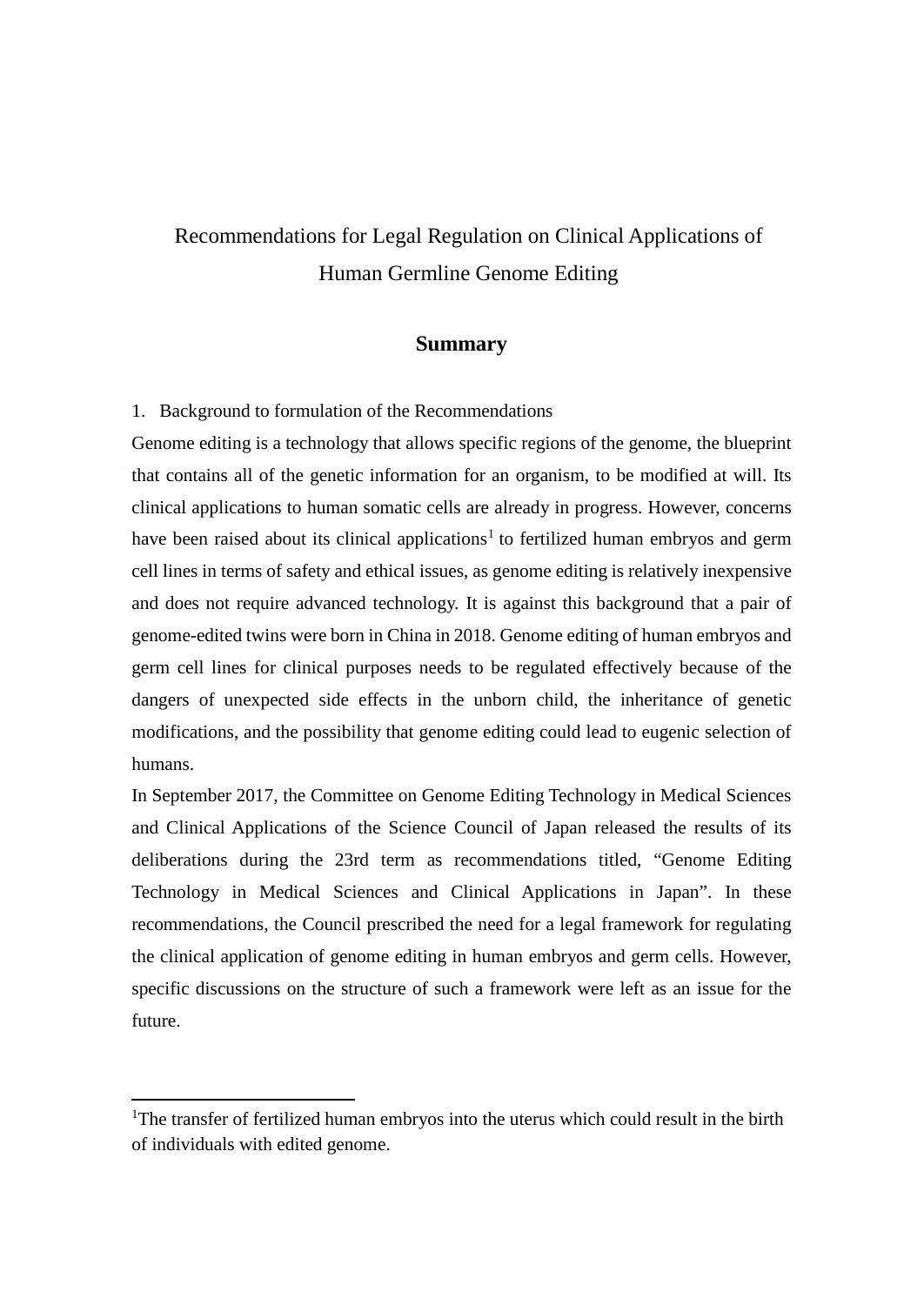#### 2. Current status and issues

The G7 countries other than Japan, i.e., the United Kingdom, the United States, France, Germany, Canada, and Italy, all have legal restrictions in place regarding the clinical application of genome editing technology to human embryos and germ cells. In particular, a number of countries prohibit the genetic modification of human embryos or human cloning through comprehensive laws on bioethics and laws on the use of human embryos. Japan, on the other hand, does not have any laws that describe general rules related to research using human embryos, and only a general clause related to clinical practice in the Medical Practitioners' Act apply (warnings, suspension of work, or revocation of license in cases of misconduct). In addition, although several guidelines have been developed by government agencies, most of the guidelines related to human embryos are not based on laws. Consequently, while administrative sanctions such as the suspension of public funding can be imposed against parties that violate these guidelines, such violations are not subject to criminal penalties. It is particularly concerning that even if the birth of genome-edited children that occurred in China in 2018 were to occur in Japan, the act of genome editing would not be punishable by law.

Furthermore, consideration of such regulations in only one country is insufficient in today's globalized society in which people and goods can move relatively freely across national borders. The World Health Organization (WHO) and international academic organizations are making efforts to strengthen regulations and governance at the international level. Japan has committed to these activities, but it is important that Japan's own domestic regulations are consistent with these international rules.

Japan has previously regulated activities in the absence of laws for extended periods, bringing into question the country's credibility from a perspective of democracy and its role in international rulemaking.

#### 3. Key points of the Recommendations

(1) Legal regulations pertaining to the clinical application of genome editing technology should be promulgated at an early stage. It is essential that regulations based on law are promulgated as early as possible in order to ensure that punitive measures have been put in place for preventing clinical applications of genome editing technology to human embryos. For the time being, it would be appropriate to include in the scope of such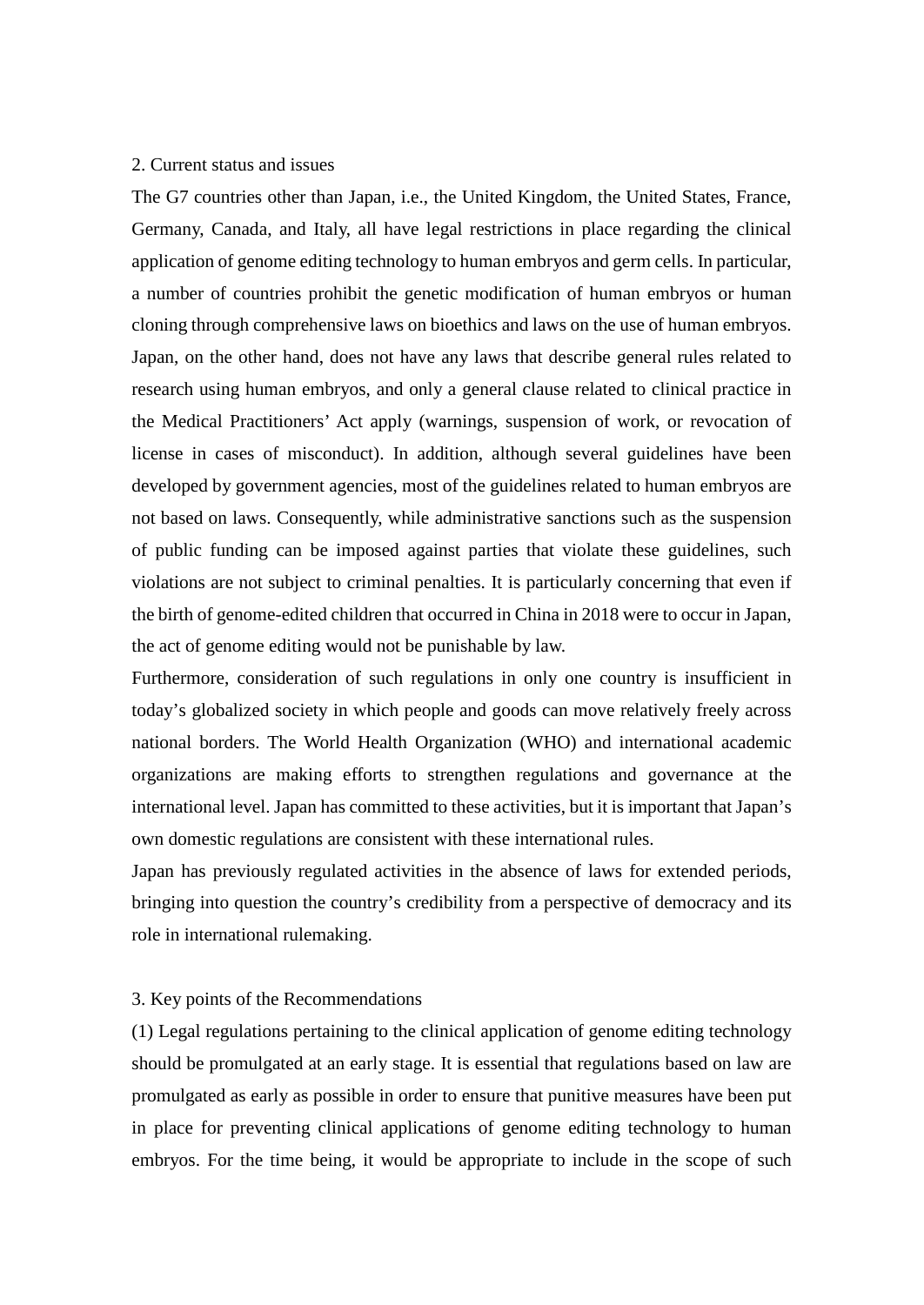regulations all operations that have a long-term effect on gene function.

(2) Structure of legal regulations on the clinical application of genome editing technology In view of (1) above, and considering the urgent need for regulation, the following two options are proposed:

(a) The Act on Regulation of Human Cloning Techniques (enacted in 2000), which is the only law to include the term "human embryo," enshrines in law the protection of "human dignity" besides that of "safety for human life and body" as well as "public order." With the emergence of genome editing technology, the definition of human dignity in the Act should be expanded to include the maintenance of human biological diversity so that it will serve as a basis of regulations. Or,

(b) A compact law should be enacted that focuses on the clinical application of genome editing to human embryos from the perspective of human dignity, including the maintenance of human biological diversity.

In either (a) or (b), it would be desirable for the law to prohibit clinical applications in principle, but to do so in a way that does not preclude exceptions from being made in the future if deemed necessary. Thus, when implementing regulations, consideration should be given to the methods by which clinical applications are regulated, such as regulating the handling of specified embryos, and imposing penalties if the regulations are violated (e.g., administrative sanctions and criminal penalties) rather than directly subjecting clinical applications to criminal penalties.

### (3) Domestic and international rulemaking

International collaboration is essential for the formulation of regulations on genome editing. Therefore, in addition to (2) above, it is essential that Japanese representatives from expert groups participate in international activities led by the WHO and the academic community, and that Japan commits to international rulemaking. The representatives need to contribute to the international community by sharing with other countries the experiences gained through examination of the issues domestically, while at the same time the Japanese government needs to collaborate internationally by reflecting the outcomes of international discussions in the development of domestic regulations and review systems.